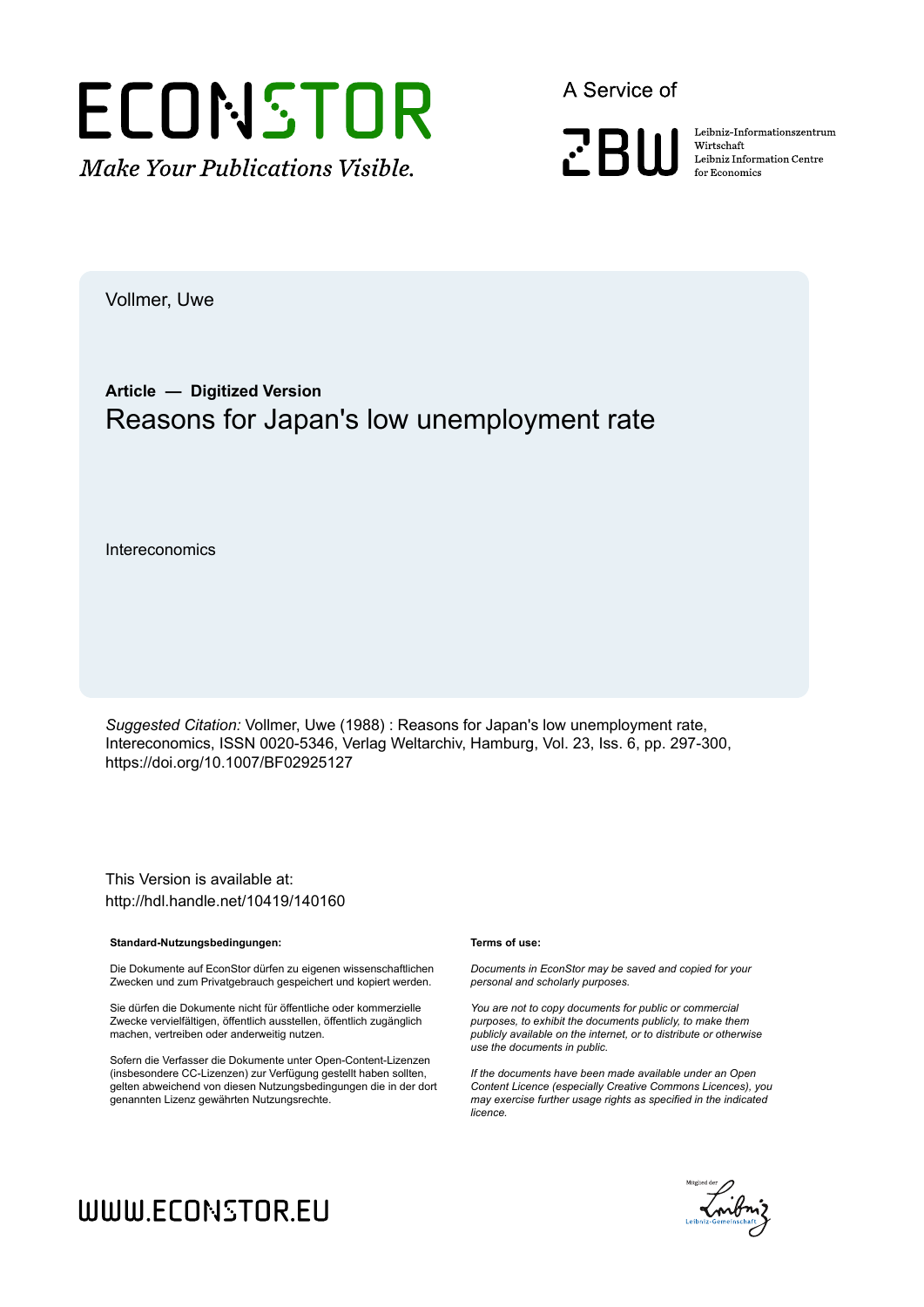Uwe Vollmer\*

# **Reasons for Japan's Low Unemployment Rate**

*Since the beginning of the seventies, most OECD member countries have suffered from a substantial increase in measured unemployment rates. A notable exception is Japan, whose official unemployment rate is far below observed figures in other countries. This article examines the reasons why Japan's unemployment record has been better than those of the USA and West Germany.* 

**I** n 1987 Japan's unemployment rate reached 2.9% compared to 6.1% in the USA and 8.9% in West Germany. Some observers claim that this low official unemployment rate, rather than being an economic miracle, is a statistical artifice hiding the real existing unemployment  $problems<sup>1</sup>$  Japan's published unemployment figures are obtained from the "Labour Force Survey", a monthly survey where sample households are asked about their employment status. Here unemployed are defined as persons 15 years of age or over who during the survey week worked one hour or less, who were seeking work actively and who were available to start a new job immediately. Critics stress supposed definitional and methodical differences to international standards, and assert that Japan's statistics record cases considered as unemployed in the USA and West Germany as being outside the labour force or still employed. They suggest that the comparable unemployment rate might be considerably higher and correspond more to those of other countries.

### **Definitional Differences**

The definitional differences between Japan and the United States appear to be insignificant, however. Following the recommendations by the International Labour Office both countries (and several European countries, too) regard people with more than one hour of work per week as still employed. Their concepts differ mainly in the definition of the unemployed vis-a-vis persons outside the labour force. Excluded from the unemployed in Japan but included in the United States are persons who have sought jobs in the previous four weeks but did not take active steps to find work during the survey week, and persons who are currently without a job but are waiting to report to a new job within 30 days. On the other hand, the US definition records persons as outside the labour force who are included in the unemployed in Japan, especially persons who made their last job search prior to the survey month and who were awaiting the results, and persons arranging to start a new business. In the last period for which data are available, March 1980, these differences tended to cancel each other out. $2$  Hence, the official unemployment rate in Japan still appears to be comparable to that of the USA.

The definitional (and methodical) differences are more substantial between both the United States and Japan on the one hand and West Germany on the other, where the official unemployment figures do not come from a labour force survey but are a count of

<sup>\*</sup> Ruhr-Universit&t, Bochum, West Germany.

<sup>&</sup>lt;sup>1</sup> Cf. Angelika  $E \cap s$ t: Japans unvollkommene Vollbeschäftigung, Hamburg 1980, chapter 1.6; Koji Ta i r a : Japan's Low **Unemployment:**  Economic Miracle or Statistical Artifact?, in: Monthly Labor Review, 1983, pp. 3-10.

<sup>&</sup>lt;sup>2</sup> Cf. Eiji Shiraishi: International Comparisons of Unemployment Concepts, in: Monthly Labour Statistics and Research Bulletin, March 1982, pp. 13-20. The unemployment record is much less in favour of Japan if recent school and university graduates with prearranged jobs are included in the unemployed (as done by Koji Taira, op. cit., p. 6 for the March 1980 data). However, March is a very special month in **Japan**  because it is the end of the fiscal and school year when firms traditionally hire new workers and graduates flood the labour market. In other months no such large number of persons would be waiting to begin a new job within 30 days. See on this point Constance S o r r e n t i n o : **Japan's**  Low Unemployment: An In-depth Analysis, in: Monthly Labor Review, 1984, pp. 18-27.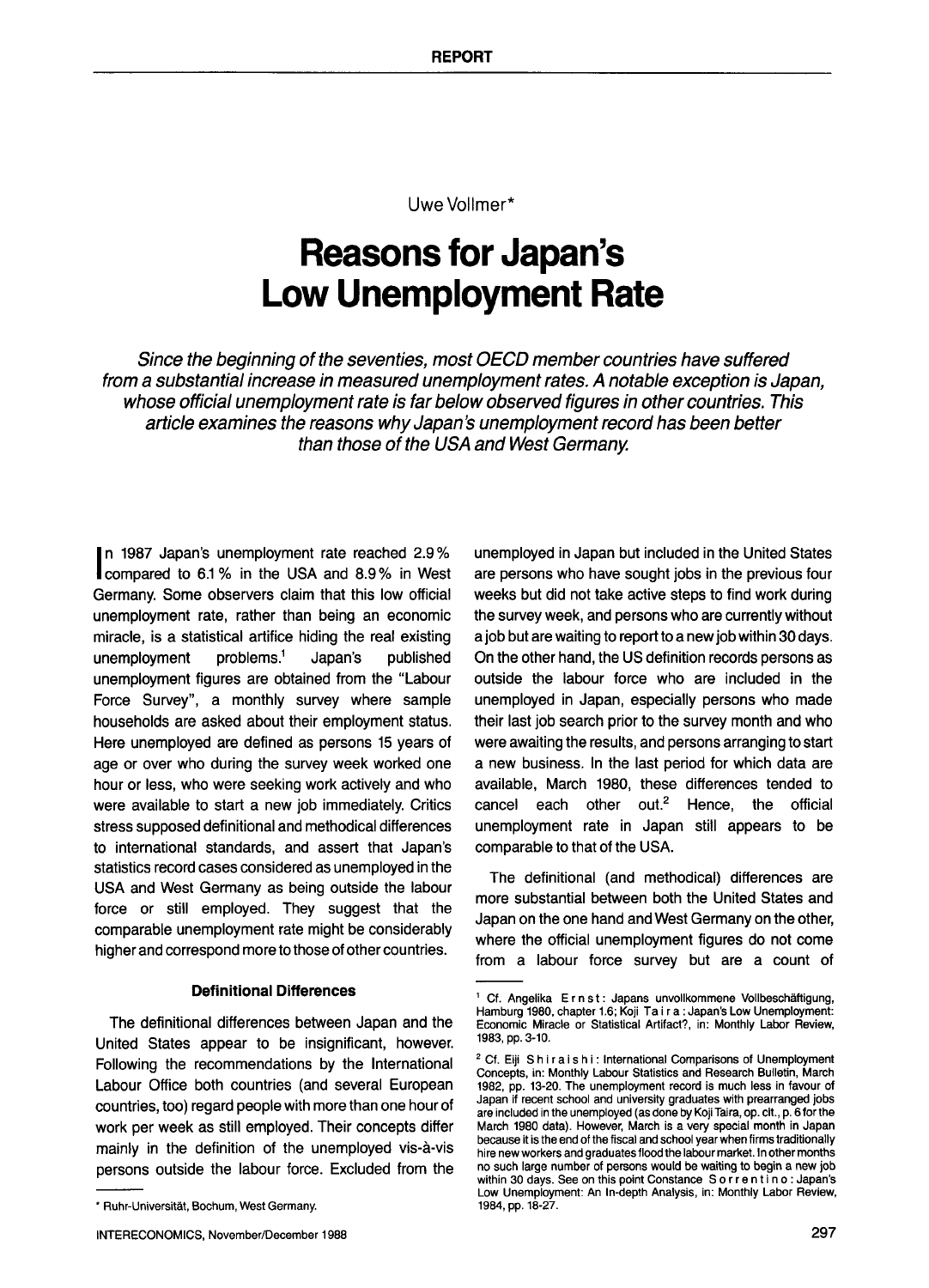registrations at the public employment offices. Here people with jobs of less than 20 hours a week are regarded as unemployed if they wish to work more. Moreover, the unemployment rate is calculated as a percentage of the employed and the unemployed, and not as a percentage of the labour force as is the case in the USA and Japan. Therefore, the West German unemployment rate tends to be too high in comparison because it includes persons with more than one hour (but less than 20 hours) of weekly work in the numerator and excludes self-employed and unpaid family workers in the denumerator  $\frac{1}{x}$  a comparatively large group, especially in Japan.

### **Comparable Unemployment Rates**

Table 1 presents comparable unemployment figures for the three countries under discussion in the period 1980 to 1983. It shows in line (1) the numbers of totally unemployed following from the official employment statistics in Japan and the United States and from the "Microcensus" in West Germany. The statistics from the microcensus are similar in definition and method to those published in both other countries and are also used by the OECD, which publishes a standardized unemployment rate for its member countries.<sup>3</sup> Line  $(2)$ presents estimates of the numbers of people on a forced part-time job for Japan and the USA while line (3) shows the resulting total number of underemployed for these countries and the official unemployed numbers for West Germany. Lines (4) to (8) subdivide the labour force into its components, the numbers of employed and unemployed, self-employed, family workers and others.

Table 1 suggests that neither a redefinition of the Japanese (and American) unemployment rates in line with the concept used in West Germany (including people involuntarily working part-time and using the number of employed and unemployed as the denumerator, as in unemployment rate B, Linie 10) nor an adjustment of the German unemployment rate to correspond to the Japanese or American data (totally unemployed as a percentage of the labour force as in unemployment rate A, line 9) would change Japan's position relative to either of the other two countries. Although the difference to West Germany narrows considerably (and the gap to the USA widens), Japan's unemployment rate was still the lowest in the periods investigated (except for 1980).

### **Long-term Job Attachements**

These results suggest that Japan's better unemployment performance is not caused by statistical differences alone but by peculiarities of the labour market itself. Many companies offer some of their workforce  $-$  so-called regular employees  $-$  a long-term employment guarantee up to a mandatory retirement between age 55 and 60 years ("lifetime employment system"). The actual importance of such job attachments in Japan relative to other countries is

| Table 1                                                                          |  |
|----------------------------------------------------------------------------------|--|
| Alternative Unemployment Measures for Japan, the USA and West Germany, 1980-1983 |  |

(in 1000 persons and %)

|      |                                     | Japan |       |       |       | <b>USA</b> |        |        | W. Germany |       |       |       |       |
|------|-------------------------------------|-------|-------|-------|-------|------------|--------|--------|------------|-------|-------|-------|-------|
|      |                                     |       |       |       |       |            |        |        |            |       |       |       |       |
|      |                                     | 1980  | 1981  | 1982  | 1983  | 1980       | 1981   | 1982   | 1983       | 1980  | 1981  | 1982  | 1983  |
| (1)  | <b>Totally Unemployed</b>           | 1140  | 1260  | 1360  | 1560  | 7637       | 8237   | 10678  | 10717      | 766   | 1045  | 1560  | 2065  |
| -2)  | Persons on forced<br>part-time jobs | 500   | 520   | 580   | 670   | 1714       | 1738   | 2169   | 1826       |       |       |       |       |
| -3)  | Underemployed<br>$(1+2)$            | 1640  | 1780  | 1940  | 2230  | 9351       | 10011  | 12847  | 12543      | 869   | 1271  | 1833  | 2258  |
| (4)  | Employed and<br>unemployed          | 40850 | 41630 | 42340 | 43640 | 96662      | 100277 | 101421 | 102025     | 23126 | 23403 | 23837 | 24096 |
| (5)  | Self-employed                       | 9510  | 9430  | 9430  | 9380  | 8605       | 8807   | 9111   | 9359       | 2420  | 2372  | 2329  | 2353  |
| (6)  | Family workers                      | 6030  | 5920  | 5870  | 5740  | 702        | 656    | 661    | 623        | 1079  | 1057  | 884   | 872   |
| (7)  | Others                              | 110   | 100   | 100   | 100   | 852        | 982    | 1190   | 1219       | 59    | 56    | 437   | 0     |
| (8)  | Labour force<br>$(4+5+6+7)$         | 56500 | 57080 | 57740 | 58600 | 106821     | 110812 | 123384 | 113226     | 26684 | 26936 | 27487 | 27321 |
| -9)  | Unemployment<br>Rate A (1:8)        | 2.0   | 2.2   | 2.4   | 2.7   | 7.1        | 7.5    | 9.5    | 9.5        | 2.9   | 3.9   | 5.7   | 7.6   |
| (10) | Unemployment<br>Rate B $(3:4)$      | 4.0   | 4.3   | 4.6   | 5.1   | 9.7        | 10.0   | 12.7   | 12.3       | 3.8   | 5.4   | 7.7   | 9.4   |

S o u r c e s : Ministry of Labour, Japan: Year Book of Labour Statistics, Tokyo, various issues (line 1 Japan and USA; line 3 W. Germany; lines 4-6 all countries); Statistisches Bundesamt: Statistisches Jahrbuch für die Bundesrepublik Deutschland, Stuttgart, various issues (line 1 W. Germany); Toshiaki Tachibanaki: Labour Market Flexibility in Japan in Comparison with Europe and U.S., in: European Economic Review, Vol. 31, 1987, Table 3 (line 2 Japan); US Department of Labour Statistics: Monthly Labor Review, Washington, various issues (line 2 USA).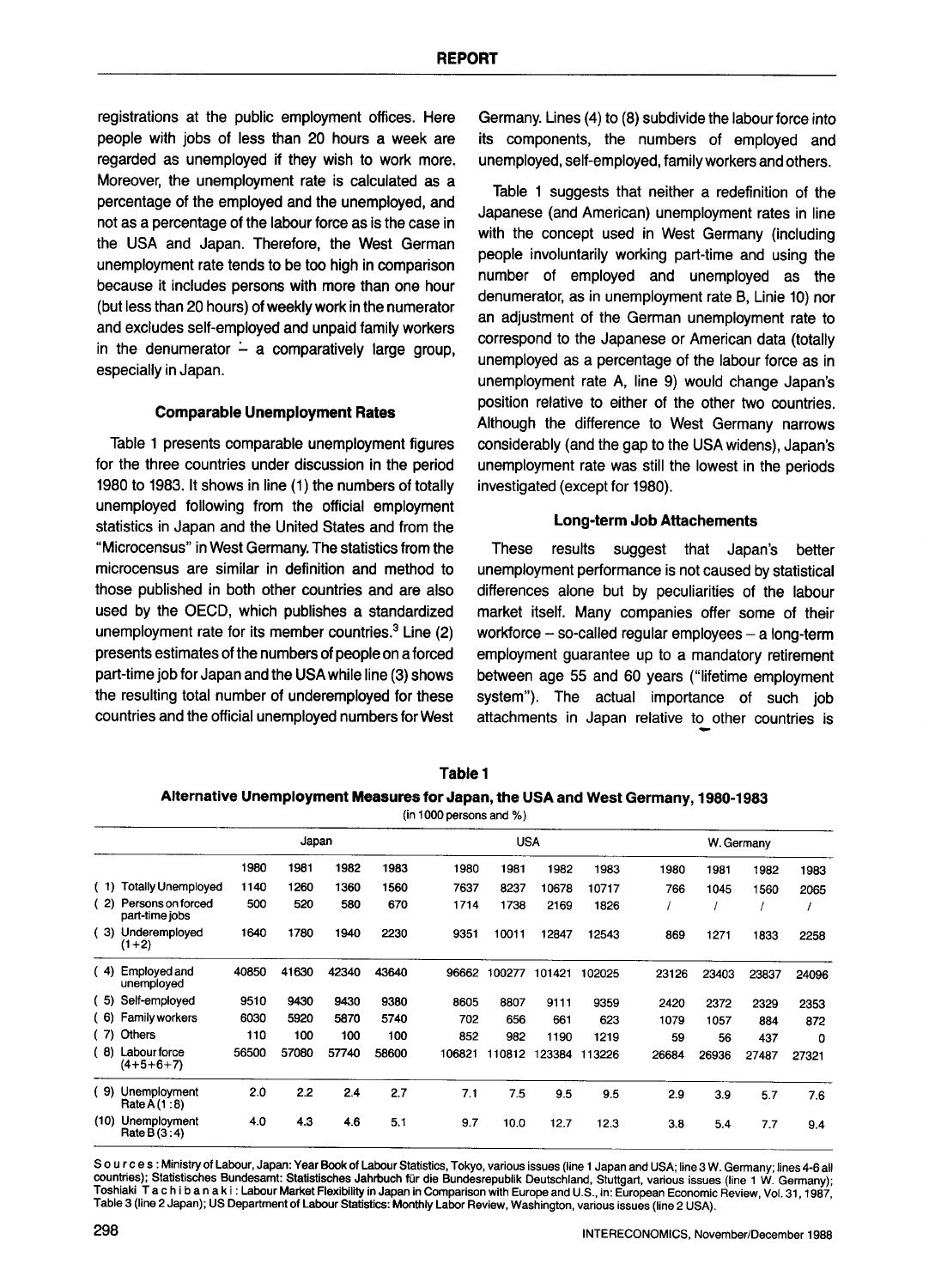indicated by the average duration of employment spells on a given job and by the variability of the overall number of jobs: the average employed Japanese worker has a job tenure of nearly 12 years compared to only 7 years in the USA and to 8.5 years in West Germany. Moreover about 50% of the Japanese workforce have been in their current job for more than 10 years, while in both other countries the majority of workers have a job tenure of less than 5 years.<sup>4</sup>

Measures of job duration give only an incomplete picture of the importance of long-term employment attachments because they comprise only job spells that existed at the time under survey. Jobs that have ended prior to the survey are not counted at all. Therefore the longer duration of jobs in Japan could be compensated for by a higher variability in the overall number of jobs, resulting in lower employment stability of Japanese workers relative to other countries. However, the existing data do not confirm higher employment fluctuation in Japan: Japan shows the lowest deviation in the number of employees and the highest deviation in working hours among the three countries - despite even higher fluctuations in output (see Table 2). Periods of economic difficulties lead to adjustments in working time

# **Table 2**

# **Standard Deviation of Quarterly Rates of Change of Output, Employment and Working Hours**

**(1968 I- 1986 IV)** 

|            | Industrial<br>Production | Employment | Working<br><b>Hours</b> |
|------------|--------------------------|------------|-------------------------|
| Japan      | 7.548                    | 2.361      | 1.719                   |
| <b>USA</b> | 6.249                    | 4.745      | 1.592                   |
| W. Germany | 5.175                    | 2.943      | 1.708                   |

S o u r c e : OECD: Main Economic Indicators, Paris, various issues.

## **Table 3**

#### **Standard Deviation of Quarterly Percentage Rates of Change of Contracted Wages, Overtime Allowances, and Special Cash Payments in Japan**

|                                                        | 1979 II - 1985 IV | 1968 I-1985 IV |
|--------------------------------------------------------|-------------------|----------------|
| Total                                                  | 1.63              | 7.18           |
| Contracted wages<br>(excluding over-<br>time premiums) | 1.46              | 6.87           |
| Overtime premiums                                      | 3.14              | 7.64           |
| Special cash<br>payments                               | 4.12              | 14.94          |

N o t e : Overtime premiums for the period 19681 to 1979 II are estimated on the basis of the number of hours worked overtime. S o u r c e : Ministry of Labour, Japan, op. cit., various issues.

per employee and to a comparatively lower extent to employment adjustments. This is quite different in the United States, which shows much lower fluctuations in working hours and higher employment instabilities. West Germany remains between both extremes in employment but also shows a high deviation in the number of hours worked. 5

### **Nominal and Real Wage** Flexibility

While changes in the scale of production have only limited effects on overall employment, there do not appear to be strong grounds for believing that Japanese companies have a low reagibility to changes in real unit labour costs. On the contrary several empirical studies<sup>6</sup> suggest that the medium-run elasticities of labour demand with respect to labour costs are comparatively high. Stable employment even in Japan assumes a high flexibility of wages which must be able to adjust immediately to changes in macroeconomic demand and supply conditions.

The special remuneration practices of Japanese companies prevent a strong deviation of real wages from market clearing levels and seem to be capable of stabilizing employment in the presence of external shocks. Unlike in the USA, wage negotiations are reached annually during the nation-wide "spring wage offensive", and adverse demand shocks are transmitted faster into wage adjustments. More important, and different also from West Germany, contracted wages cover only a part of the workers' total remuneration. Beside his basic wages every employee- blue collar as well as white collar - receives annual or biannual bonus payments. As these bonus payments are not fixed during the spring wage negotiations, but depend on the company's performance during the past six months, they represent an instrument suitable for stabilizing unexpected shocks ex post during the terms of the contract: a sudden decline in productivity increases manufacturing costs but cuts real bonus payments, and can be handled without a rise in unit labour costs and unemployment.

<sup>&</sup>lt;sup>3</sup> Cf. OECD: Standardized Unemployment Rates, Quarterly Labour Force Statistics, Sources and Methods, Paris 1985.

<sup>&</sup>quot; Cf. OECD: Employment Outlook, Paris 1984, Tables 31 and 33. The data refer to the following years: 1982 (Japan), 1983 (USA), 1972 (W. Germany); later data for Germany is not available.

<sup>&</sup>lt;sup>5</sup> See also Toshiaki Ta chib a n a ki: Labour Market Flexibility in Japan in Comparison with Europe and the U.S., in European Economic Review, VoL 31, 1987, pp. 647-684.

For a summary of these studies see Charles Adams, Paul R. Fenton and Flemming Larsen: Differences in Employment Behavior among Industrial Countries, in: International Monetary Fund, Staff Studies for the World Economic Outlook, Washington 1986, pp. 1-50.